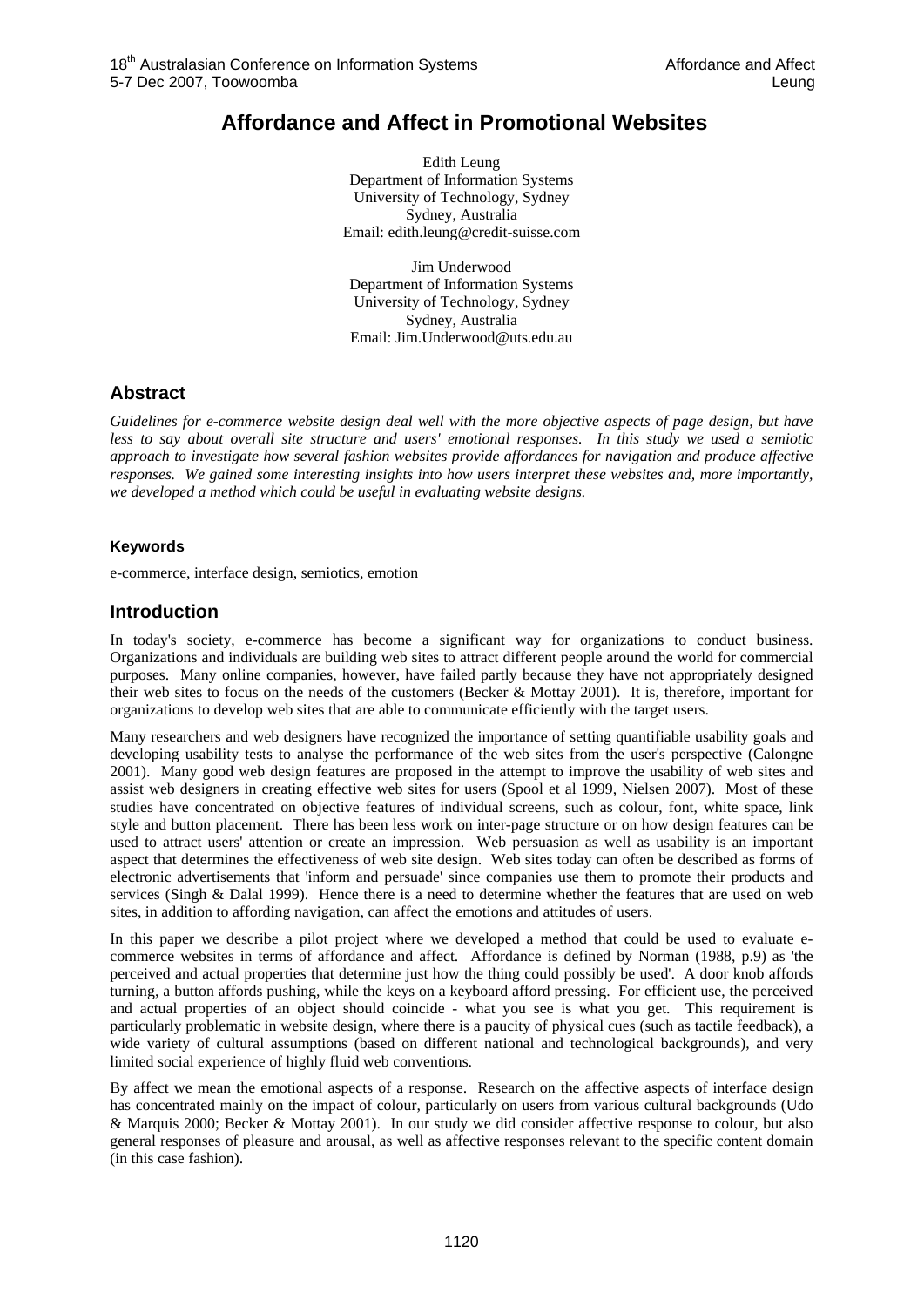In the following sections we discuss the semiotics of affordance and affect, and the use of persuasion on the web. We then describe our research method, give a taste of some of the subjects' comments, and discuss our interpretation of the findings. The conclusion mentions the significance and some limitations of the study, and suggests areas for further research.

## **Semiotics, Affordance and Affect**

Theoretically our study is based in semiotics, particularly Peirce's triadic model of signs (Oehler 1987). A sign is defined as 'anything that stands for something else to some interpreter' (Peirce 1932; cited by Ferreira et al 2005). The sign has three components: the 'representamen' is the look of the sign, it is the particular sign itself that does the representing; the 'object' is the actual thing that the sign represents, the thing that is pointed to by the sign; and the interpretant' is the results or the thoughts that are brought to mind by the interpreter when they perceive the sign. Barr points out that the relationship between these three entities is that 'the representamen represents the object in a way that creates the interpretant in the mind of the interpreter' (Barr et al 2002).

In postmodern culture in general and in the virtual world of the internet in particular, it is often difficult to identify the 'object' of the sign (Underwood 2001, p.20). A common affordance related example in e-commerce is the sign of the shopping cart. The 'representamen', the icon of the shopping cart itself, has in a very few years become a nearly universally accepted sign, and the interpretant, at least from a pragmatic view, is very widely understood as 'click here when you are ready to pay'. The 'object', what the shopping cart is pointing to, is less clear. It could be some virtual place where the (so far) virtual purchases are being accumulated, but a more appropriate object might be some sort of process: the process of operating a shopping trolley in a physical supermarket, the process that will happen on the e-commerce server when the shopping cart icon is clicked, or the metaphor between the two. It could be argued that the "real" object is the server process, but few users have any understanding of this process; even the visible response to the cart click (the next screen) varies considerably from site to site, so it is difficult to establish this process as the 'dynamic object', one that is consistent from instance to instance of the cart sign. This reminds us of two aspects of affordance: the sign interpreter needs to recognise the sign as a thing that might be useful (almost guaranteed for the cart) and also to realise the consequences of their interpretive actions towards the sign (far more problematical for the cart).

The affective interpretation of signs is clear on holiday related sites. A sign of a beautiful holiday location is easily recognised (although it may not be clear whether it affords any immediate action) and it points (more or less truthfully) to an obvious physical object. The site designer hopes for equally obvious affective interpretants, such as longing, desire for luxury, relaxation and fun, although some interpreters may feel 'too expensive' or 'yuppie'. This issue is probably independent of the medium that carries the sign.

## **Persuasion on the Web**

To attract audience to stay on the web site at their first visit, Sutcliffe (2002) argues that the aesthetics and the appeal of a website are more important than its operational usability. He claims that a web site that gives a better initial impression to the audience is more likely to be explored since it is able to persuade them to stay on the website. If the audience are persuaded to stay due to the attractiveness of the web site from the initial impression, web usability comes in as the next phase. If users stay to further explore the web site, it must be easy for them to navigate so that they are able to find the information that they need. Kent (1998) mentions that users will be more inclined to stay on a web site that is efficient to use and easy to understand. He suggests that users would also be more likely to return to a website if it is of value to them by providing the information that they require. Therefore it is important that the usability and the persuasion of a web site should be analysed so that organisations are able to develop effective web sites to serve their commercial purposes and attract the target audience. Thus, it can be seen that both usability and persuasion are important aspects that web designers should aim to achieve in order develop an effective web site.

The other aspect that is also crucial in achieving effective web site design is persuasion. Persuasion in marketing terms (from answers.com) is defined as the 'act of inducing attitude changes and influencing a target market to action, by appealing to reason or emotion.' Persuasion is important in web design for companies to attract and appeal to the target market through their web sites.

This concept parallels Khaslavsky and Shedroff's (1999) ideas of seduction in technological product design. Although the authors claim that seduction is often connected with sex appeal, it actually has a different connotation when it comes to product design. The word 'seductive' as defined in Webster's dictionary refers to 'having alluring or tempting qualities' (Khaslavsky & Shedroff 1999). Therefore, in terms of designing products, seduction is a process to draw and sustain audience's attention to the products. Similar to Sutcliffe's writings, the authors state that the first step in this seduction process is to entice the customers in their initial contact with the product. When the product has caught their attention, it should make some kind of promise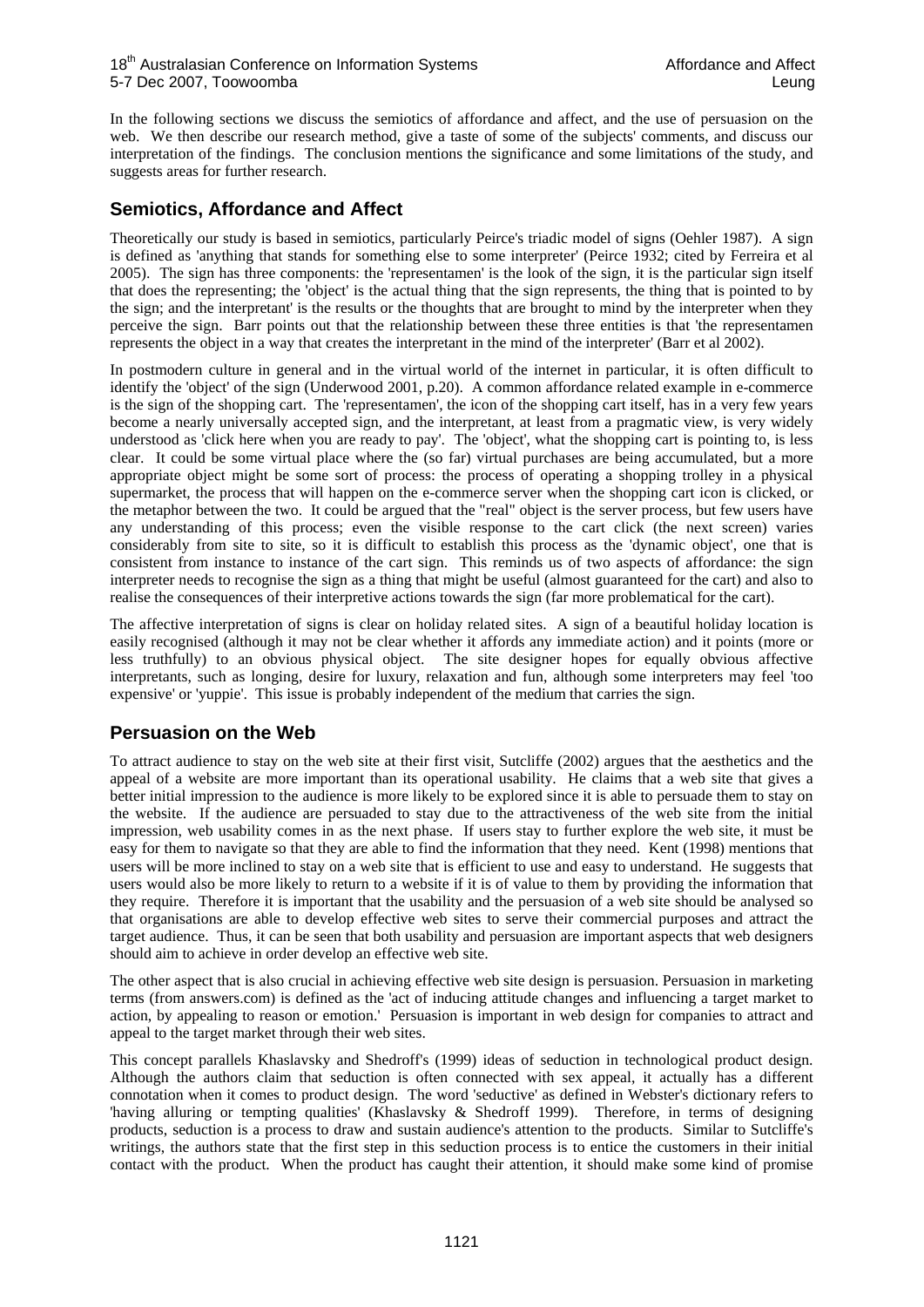such as providing something that is interesting and provoking, so that it holds the customer's attention and keeps their interest.

This same concept can also be applied in web site design. A web site can also be described as a product that has the purpose of attracting customers. Seduction can be achieved by the use of aesthetic and appealing elements such as dynamic media, unusual images, and humour (Dormann 2000) to improve attractiveness of a web site. Web designers should also aim to seduce the users by providing a good initial impression to grab attention and make them engage with the web site so that they will be persuaded to stay and explore. In addition, Sutcliffe (2002) claims that the effectiveness of the aesthetics qualities of a web site can strengthen brand image and assist corporate identify. Hence it allows users to be aware of the brand image that the company aims to convey and identify the type of products and services they provide.

According to Dormann (2000), emotions such as pleasure and arousal play a big role in web persuasion. In an online environment, users mainly focus on the images of products and the visual elements on the web site. This is especially important in web sites that provide online shopping because purchase decision is depended how the pictures convey the products and services. Therefore, web sites with images that are visually stimulating and surprising have a greater advantage over less visually engaging images (Dormann 2000). Users want to visit web sites that they enjoy browsing, and hence an appealing web site that makes them feel good and keeps their interest is crucial. Moreover, Singh and Dalal (1999) suggest that regardless of whether users will explore the rest of the web site, the homepage of a web site should be designed to give off a positive feeling and a favourable impression. By combining a positive feeling and impression with a moderate level of arousing elements in a web site, the designer can increase the excitement and interest levels of the users and thus encourage further exploration.

## **Research Method**

The aim of this research is to determine how signs in web sites assist users in navigational affordance, portray impression and arouse emotive responses. In terms of navigational affordance, it is to discover whether the look and the placement of the signs enable users to identify its functions easily. As for impression, it is to determine how the signs affect users and how they are interpret the genre of the web sites and the brand image of the company that owns the web site. Finally, for emotive responses, it is to understand users' emotional experience while exploring the web site. The main focus is on non-text signs used on web sites such as web icons, pictures and photographs.

We decided to use promotional websites rather than sites that allowed completion of purchases, since it is impractical to have experimental subjects complete actual credit card purchases. The initial idea was to evaluate various web sites from different genres so that the results can be compared across the genres. On further consideration, it was decided that the results would be more effective and easier to compare if several web sites from the same category were chosen. Several genres were considered for study including travel web sites, university web sites, electronic products web sites and fashion web sites. During the initial analysis of these web sites, it was discovered that travel web sites that promote particular cities throughout the world are very similar in layout and structure; there are few striking signs or features that are used apart from the text and photographs of the cities. Since this investigation involved a comparison between web sites, it needed a genre that included significant variety. Similarly, university web sites around the world were also very similar in layout and lacked striking signs. Further analysis was done on consumer electronics and fashion websites. The consumer electronics web sites such as Sony and LG covered an extensive range of the different types of electronics, such as home appliances, entertainment systems and portable devices, appealing to widely different markets, so that it was difficult to identify a consistent look and feel to the site of a single company. Fashion web sites, on the other hand, focus mainly on clothing and accessories, with less product categories than the consumer electronics sites. Hence it was decided that fashion web sites would be used for this study.

Of the available fashion web sites, Quiksilver, Adidas, Levi's and Louis Vuitton were chosen, because each of these four sites have a very different layout and structure, and each has unusual signs and navigational features. Moreover, the companies offering these sites were expected to be known to most of our research subjects and have different corporate images from one another, so it would be interesting to determine the extent to which the brand image of the company is communicated through their web site.

The sites studied can be found at:

Quiksilver <http://au.quiksilver.com/index\_main.aspx>

Adidas <http://www.adidas.com/campaigns/umbrella2007/content/?strCountry\_adidascom=au>

then go to Respect ME by clicking on the girl with the green striped top

Levi's <http://levis.com.au/>

Louis Vuitton <http://www.louisvuitton.com/>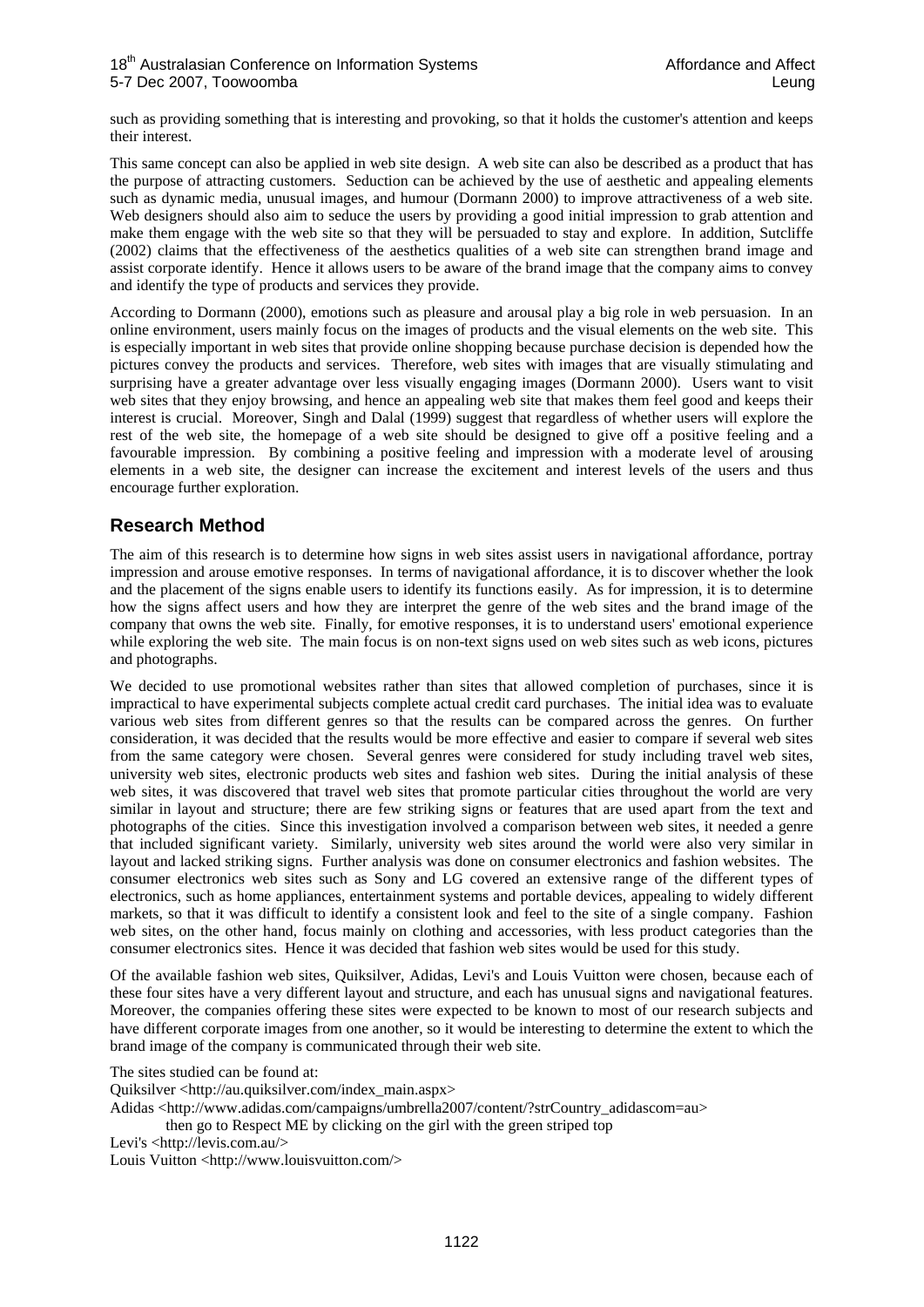#### 18<sup>th</sup> Australasian Conference on Information Systems **Affordance and Affect** Affordance and Affect 5-7 Dec 2007, Toowoomba Leung

These sites were studied in November 2006. They have all been modified since, with the Adidas site undergoing particularly drastic changes. This creates a problem for reproducibility for this type of research; saving the sites is not an option since they are generated dynamically. There was an additional problem with the Quiksilver site, since it had a number of alternative home pages that were presented randomly, so we were not certain that every subject was commenting on the same page.

An online questionnaire was then developed which consisted of questions that were very specific to each of the web sites itself. The questionnaire was to be completed while browsing the sites. In order to determine the affordance of the signs, questions were constructed such as

#### *Find out how many colours there are of the shoes called 'Trials'*

which required users to perform tasks on the web sites so that they are able to report any difficulty as well as reflect on the navigational features.

Other questions were based on the feelings that the web sites portray to the users such as the initial thought that comes to mind when they first looked at the web sites, the impression that is perceived by the users regarding the company, and the target market of their products.

Users' overall emotional responses were reported through a tool called Self Assessment Manikins (SAM), which was originally developed by Lang and has been used in several studies of emotional responses to web sites (Morris 1995; Dormann 2001). The SAM model uses three scales: 'pleasure or displeasure', 'degree of arousal' and 'domain submissiveness'. In our study we used only the first two of these scales.



For each site, after completing the rest of the questions, subjects were asked to respond to the site in terms of pleasure and arousal by marking one of the circles under the manikins. (When coding the leftmost circle was recorded as 1 and the rightmost as 9.)

The SAM is an example of an 'emotion space approach'. According to Grimm and Kroschel (2005) such an approach avoids the limitations of language in describing emotions. These limitations arise because humans are rather poor at labelling emotions and 'everybody has an individual understanding of linguistic emotional descriptions'.

## **Results**

The twelve subjects for this investigation were mainly students because they are more likely to have previous online experience and they are one of the target markets of the chosen web sites. These users were asked to explore all four web sites and provide responses to the online questionnaires. The majority of subjects returned fully completed questionnaires.

The questionnaire had been divided into sections for overall impression of the site, navigation, image of the product, image of the company, and user behaviour, both while using the site and in terms of buying intentions. When analysing the data the responses were recorded in table which used these sections as one dimension and used a second dimension with the values 'affordance', 'surprise' (as expressed by the respondent), 'affect' and 'issues' (difficulties in using the site). An example table is shown in Appendix 5.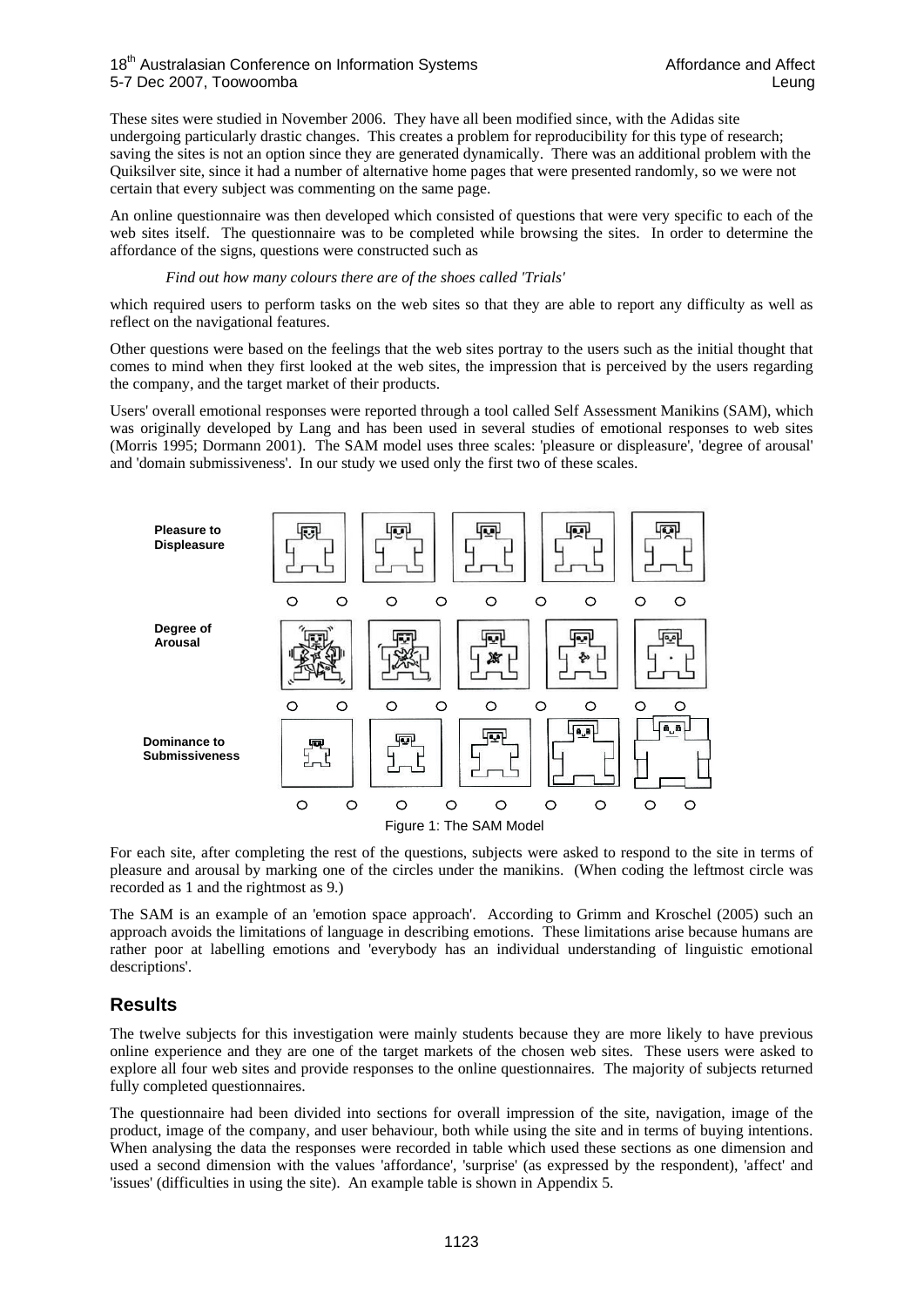In the second stage of analysis these tables were inspected and 'style words', 'striking phrases' and 'colour-related words' were highlighted. These highlighted words and phrases were then related back to the web sites to interpret the users' reactions to the sites.

Due to space limitations we can only mention a few result highlights here. More details can be found in Leung (2006).

The first important result was that subjects were willing to experiment and make an effort to navigate the sites to complete their tasks. This may have been partly due to the fact that they were doing a research task, but for this type of site users are probably willing to spend some time browsing. Secondly, impressions of the products and companies, as well as levels of pleasure and arousal, seemed to depend more on the content, particularly images, than on the navigation structure (although, particularly with Flash sites, these were not easily separated).

Style words and audience focus were easily identified and fairly obvious: Quiksilver was surfing, active, young males; Louis Vuitton was delightful, classy but also surprising (because of the animated views of the products). Colour was not always noticed where researchers expected: Quicksilver didn't give an impression of colour because large areas of screen were occupied by (often blue) photographs; Levi's was strongly reported as black (which it was), perhaps strengthened by the fact that the 'black' was emphasised in the text; the dominant colour in the Adidas site was grey, but subjects reported blue and white (perhaps because this was the colour scheme of the home page, the only page with a noticeable background), and gold (there was a fair bit of jewellery present, reinforcing a 'classy' image).

Other comments indicated confusion as to the purpose of the sites, particularly Quiksilver, which was seen as promoting surfing events rather than clothes.

## **Discussion**

The aim of this research was to discover the navigational affordance, impression, and emotive responses of the four fashion web sites. A summary of the findings in each of these three areas is given here.

### **Affordance**

How the signs on the web sites provide navigational affordances to the users depends on previous user experiences. In other words, before a user explores a web site they have an expectation of the features that they should be able to see or use and a basic idea of how a web site should function, based on their previous online experience. Therefore, they could be surprised if it differs from their expectation, and may ignore features that they were not expecting. The Louis Vuitton web site has a simple text list catalogue that allows users to find the products easily by clicking the links, but many participants have the expectation that there is a search option available, and so use the search option as their first resort.

Unusual or "clever" navigation features can, however, be effective if they attract attention, there are no competing distractions, and they correspond to what the user is looking for. From a semiotic point of view, the user already has an interpretant in mind (e.g. 'something to get me to the next page) and will look for a representamen to fit this meaning. Unusual features can also improve user experience since, according to Dormann (2000) 'altering, rearranging, changing or redesigning a commonplace image can create a new impression to capture an audience's attention.' Therefore, having small proportion of images and signs that surprise users can sometimes be stimulating and avoids boredom. The cards menu in the Quiksilver's 'King of the Park 06' web page (see figure 2) might have an unusual appearance, but many users found it attractive and original, and fairly easily recognised it as what they were looking for. In contrast, the links that are the pictures on the wall of Adidas's Missy Manor page (see figure 3), do not provide good affordance since the pictures blend into the background of the web site. It was difficult to identify which ones are hyperlinks since the pictures that were hyperlinks were not particularly striking or eye-catching, although most users experimented until they found what they wanted.

Some metaphorical images for links were more effective than others. The Adidas Heritage home page has a small world map that leads to the global web sites of Adidas; users had no trouble interpreting this sign. On the other hand the Missy Manor page from the same company (figure 3) has a guest book (link) on the table, and this was often missed. It may be that in the first case the sign was interpreted in the context of web sites in general, whereas interpretation in the second case required embracing the whole metaphor of the room as the context.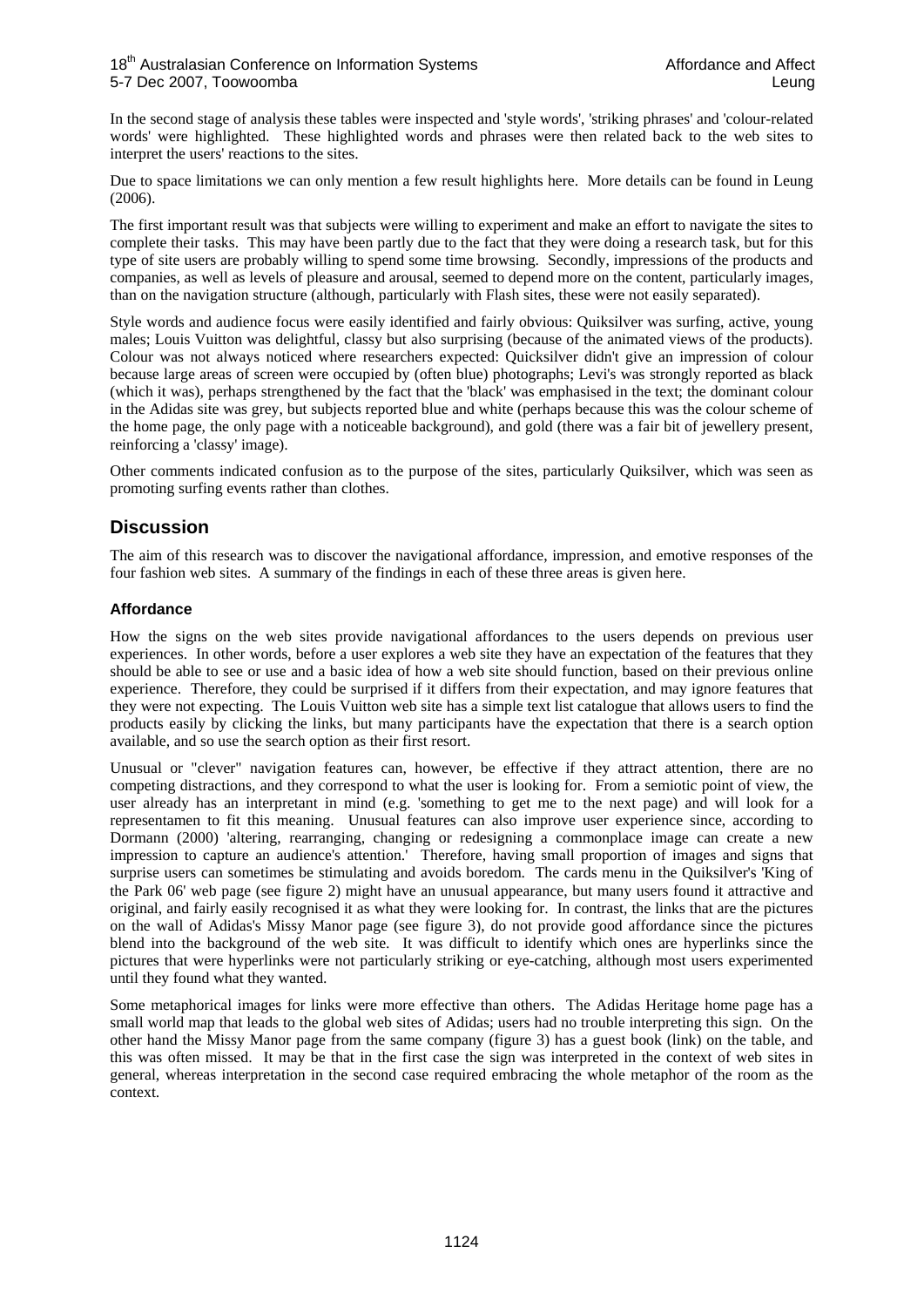

Figure 2: Quiksilver's King of the Park 06 web page





### **Impressions**

Signs and images on the web site assist in conveying brand image. From looking at the different images on the web site, participants were able recognise the target market and the culture of the company. They were able to see that Quiksilver is a young and dynamic surfy company, Adidas can also be trendy and stylish, Levi's is a company that provides a range of causal products for a broader market, while Louis Vuitton is a posh and classy company. These comments are closely associated with the brand image of each of the fashion companies.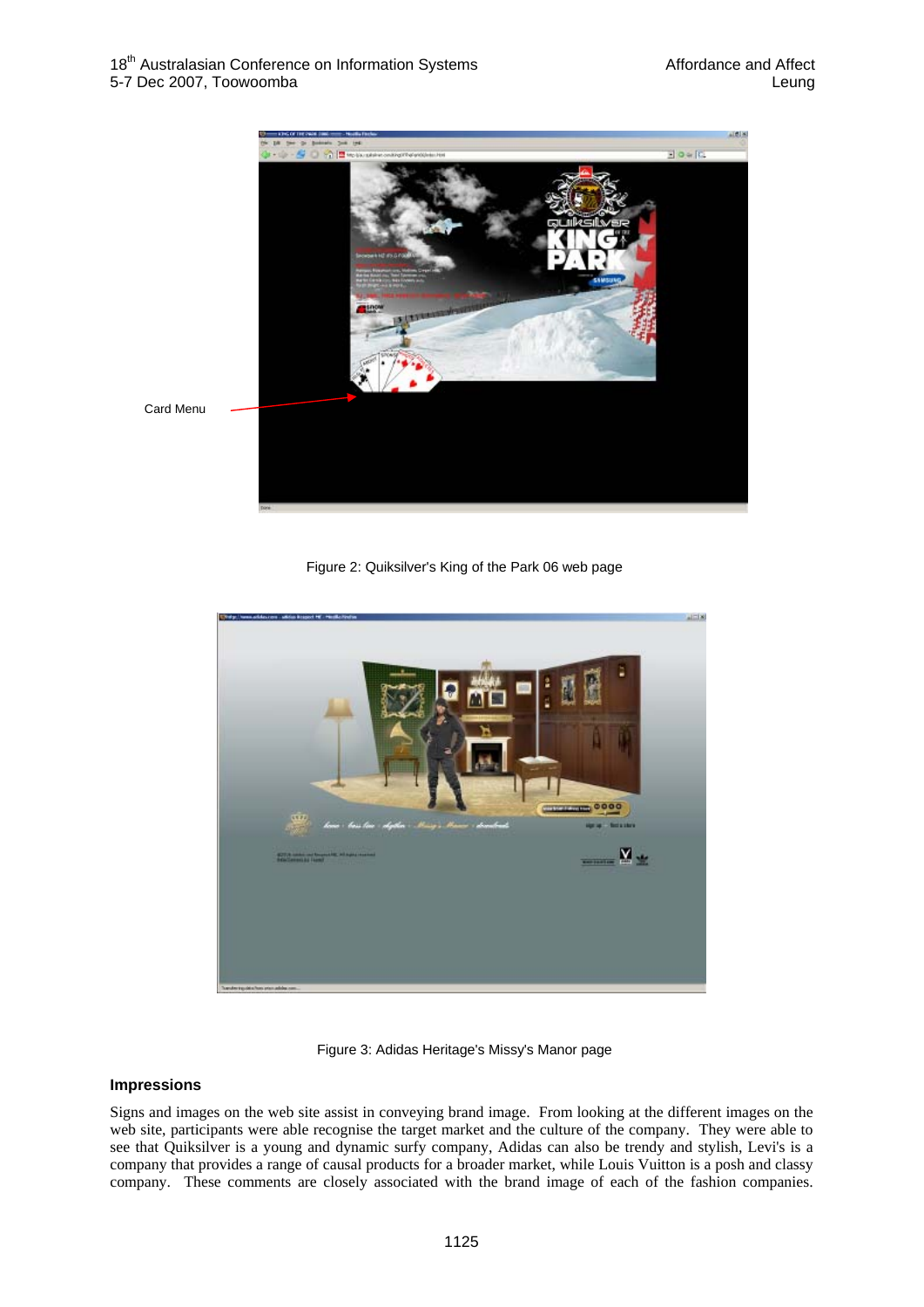Users identified that they were able to get these impression through the pictures of products and people, layout and the colour of the web site itself. All of these are signs that help to construct and communicate meaning to users.

Before exploring the web site of these companies, users also have expectations regarding the company. Since these fashion companies are famous and well known, users have a basic idea of the brand image, so they expect the web site of the company to offer the same image and could be surprised if the brand image on the web site does not meet their expectations. One example is the Adidas Heritage homepage having more of a trendy nature rather than a sports nature. Nevertheless, the web site is successful as it is able to convey the correct message of the product line image to the audience. Another example is that all users said that Louis Vuitton's products are expensive and target at people who are in the upper class and can afford the products. However, the web site of Louis Vuitton only provides pictures of the products that allow users to see it in different views or colours, but it does not provide prices of any of the products. Their impression that the products were expensive could be an interpretation of the images of the products on the web site but it could also be based on their previous knowledge; we were unable to test this.

From this research, it can also be seen that these fashion sites sell their brand image rather than particular products. Quiksilver, for example, mainly uses pictures of male athletes surfing to promote their focus on board sports, while Adidas uses Missy Elliot's popularity to portray the image of the fashionable and trendsetting Heritage product line; Levi's uses colour to make users aware of their product line name. Moreover, in the Adidas and Levi's web sites, there is no obvious catalogue that allows users to search for items of clothing; only minor pictures of clothes that give a basic impression of the product range are present on their web sites. Although Quiksilver does have a catalogue where users can search for the range of product and view the product in different colours, this is not really the main focus of the web site. The most eye-catching element, in other words, the most 'salient' element (Kress and van Leeuwen 1996), is the image of the surfer. Their navigational menu, where the catalogue is located, puts the same amount of emphasis on the other sections of the web site such as events, music, happenings of the company.

Although promoting company seems to have been the main aim of the designers, it may be that they have gone too far, since some users had difficulty identifying some of these sites as fashion sites. In some cases the signs that indicated 'fashion' were images of clothing or other products, many users were more reliant on text signs such as 'apparel', 'catalogue', 'fall and winter collection' and 'store'. Therefore, text signs can be used in conjunction with non-text signs to convey a better meaning to the audience.

### **Emotions**

User's emotive responses regarding the web site are examined and evaluated by using the SAM scales of Pleasure to Displeasure, and the level of Arousal. The SAM responses were collated and averaged by using the following calculations: In the pleasure to displeasure range, 1 is rated for the happy SAM figure and 9 for the unhappy SAM figure and in the level of arousal range, 1 is for the excited SAM figure and 9 for the sleepy SAM figure. The results are presented in the following table, rounded to two decimal places. It shows the overall pleasure and arousal for each of the web site and is then separated to the averages for the males and females who participated in the survey. There were 12 subjects, 6 males and 6 females; 10 subjects were in the age rtange with age range 19 to 23, with the others aged 30 and 51.

|                 | Table 1: SAM Averages |                   |               |        |      |  |  |
|-----------------|-----------------------|-------------------|---------------|--------|------|--|--|
|                 |                       | <b>Quiksilver</b> | <b>Adidas</b> | Levi's | LV   |  |  |
| <b>Pleasure</b> | <b>Overall</b>        | 5.27              | 4.58          | 4.73   | 3.17 |  |  |
|                 | <b>Female</b>         | 5.00              | 4.38          | 5.14   | 2.50 |  |  |
|                 | <b>Male</b>           | 5.75              | 5.00          | 4.00   | 4.50 |  |  |
| <b>Arousal</b>  | <b>Overall</b>        | 5.55              | 5.17          | 5.82   | 3.67 |  |  |
|                 | <b>Female</b>         | 5.29              | 5.00          | 6.29   | 3.13 |  |  |
|                 | <b>Male</b>           | 6.00              | 5.50          | 5.00   | 4.75 |  |  |

Users rated Louis's Vuitton's web site as having the highest pleasure level, while Quiksilver had the lowest. For arousal, Louis Vuitton was again the highest (and Adidas was again second), with Levi's the lowest. From the literature it is not clear whether the two dimensions of pleasure and arousal are orthogonal. We might speculate that frightening sites would combine arousal with displeasure, while relaxing sites might give pleasure but low arousal. In our study it is possible that the 'classy' image of the Louis Vuitton site provided both pleasure and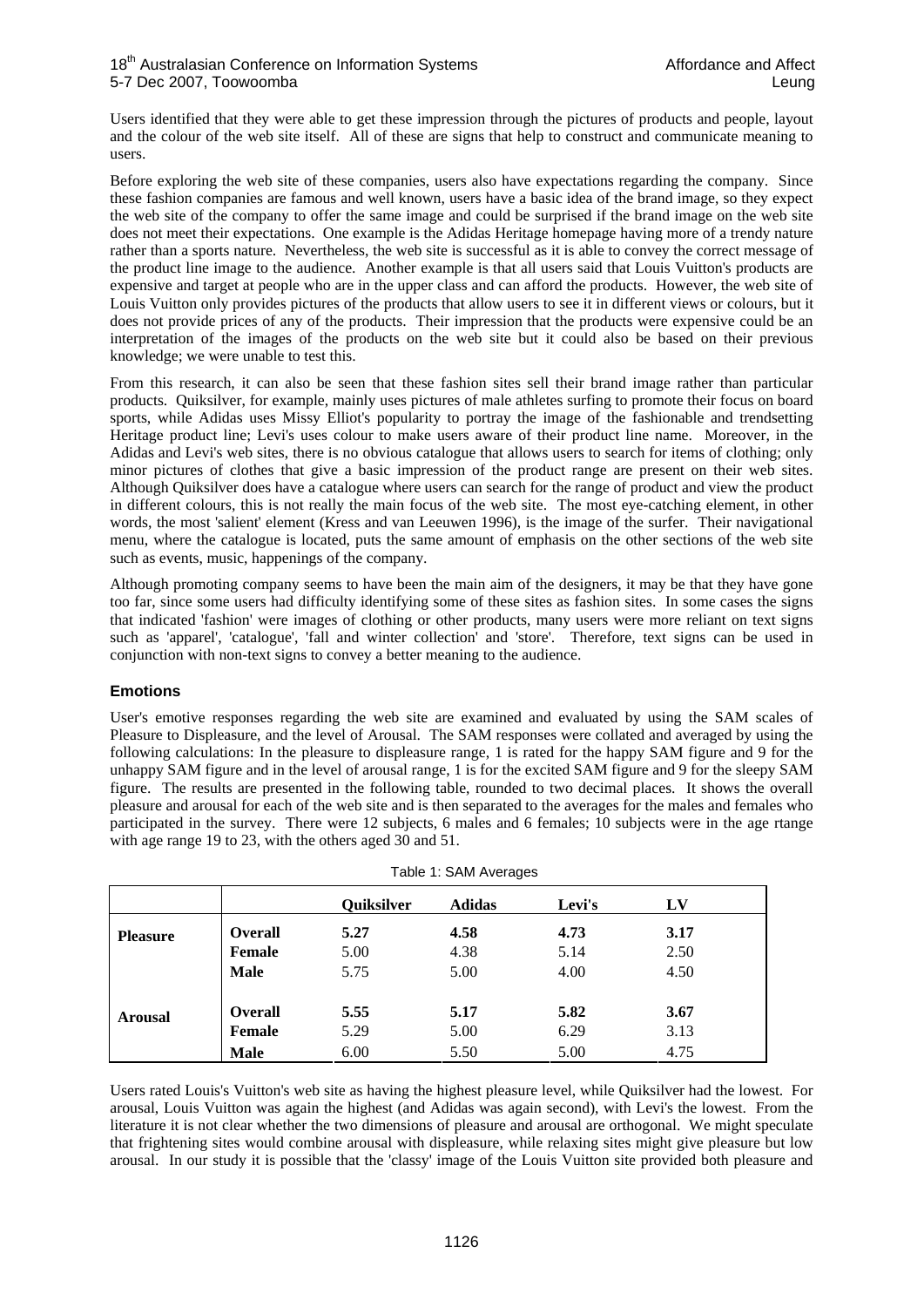#### 18<sup>th</sup> Australasian Conference on Information Systems **Affordance and Affect** Australasian Conference on Information Systems 5-7 Dec 2007, Toowoomba Leung

arousal (except for one of the authors, who is old, male, and unfashionable). For our subjects, Louis Vuitton seems to have the best design, although we do wonder whether our subjects are really in the target market.

Although our sample may be too small to show significant differences between males and females, some of the results are suggestive. The biggest difference between the scores of males and females is the Louis Vuitton web site, which scored a pleasure average of 2.50 for females and 4.50 for males, and an arousal average of 3.13 for females and 4.75 for males. In contrast, males found the Levi's web site most pleasurable with a score of 4.00 compared with 5.14 for females, although males still found the Louis Vuitton site marginally most arousing.

These results can be compared with the answers to the question *what sort of people do you think would buy from the company?* 

Here respondents agreed that Quiksilver is targeted at males, Adidas Heritage is targeted at females, Levi's is targeted at both male and females, and Louis Vuitton is mainly targeted at females over males. The SAM results support these opinions in the case of Louis Vuitton and to some extent Adidas, but according to SAM male preference is biased towards Levi's rather than Quiksilver.

## **Conclusions**

In this research, we analysed the reactions of a small number of subjects to the use of signs in four fashion web sites. The sites do not have the functionality to perform transactions with the customer; they mainly aim to strengthen and promote their brand image rather than to sell their products. The sites were chosen because they varied in style and in their use of signs. Signs were examined in their roles as a navigational tool, in creating an image of the company and its products, and in arousing pleasure and interest.

Overall, the Loius Vuitton site seemed the most successful. It combined a relatively conservative design, had simple navigation, made its purpose clear, and provoked positive emotional responses. It may have been helped by the image that subjects already held of the company and its products. There was some difference between emotional appeal for males and females.

The image created by the sites and their emotional impact depended on a balance of colours, text and images. Signs used for navigational affordance did not seem to have a strong influence on image and emotion.

The small sample used does not allow strong conclusions, but our method can provide a practical contribution to the testing of web site designs.

There are, of course, many avenues for further research. With a larger sample we could correlate answers to the questionnaire with SAM scores across respondents. More importantly, we need to identify, possibly through interviews, the influence of particular signs in the web site on questionnaire answers and SAM scores. Finally, we have restricted our attention to visual signs. All the sites studies also contained music, and we suspect that this may have had an influence on the SAM scores in particular.

## **References**

- Adidas Group 2006, Adidas Strategy, Adidas Group, Herzogenaurach Germany ,viewed 25th November 2006, <http://www.adidas-group.com/en/investor/strategy/adidas/default.asp>
- Becker, SA & Mottay, FE 2001, 'A Global Perspective on Web site Usability', *IEEE Software,* vol. 18, no. 1, pp. 54- 61.
- Calongue, CM 2001, 'Designing for web site usability', *Journal of Computing Science in Colleges,* Vol. 16, no. 3, pp. 39-45.
- Dormann, C 2000, 'Designing Electronic Shops, Persuading Consumers to Buy', *Euromicro Conference 2000,*  vol. 2, IEEE, 5-7 Sept. 2000, Maastricht, pp. 140-147.
- Dormann, C 2001, 'Seducing consumers, evaluating emotions', *Joint Proceedings of IHM-HCI 2001*, vol. 2, People and Computers XV, Sept 2001, Lille, pp. 10-14.
- Ferreira, J, Barr, P & Noble, J 2005, 'The semiotics of user interface redesign', *Sixth Australasian Conference on User Interface,* vol. 104, 30 Jan - 3 Feb 2005, Newcastle, Australia, pp. 47-53.
- Grimm, M & Kroschel, K 2005, 'Evaluation of natural emotions using self assessment manikins', *Automatic Speech Recognition and Understanding,* IEEE, 27 November – 1 December 2005, Germany, pp. 381-385.
- High Jump Software n.d., *Case study: Quiksilver, Business Management,* New York, viewed 23rd November 2006, <http://www.busmanagement.com/pastissue/article.asp?art=26837&issue=165>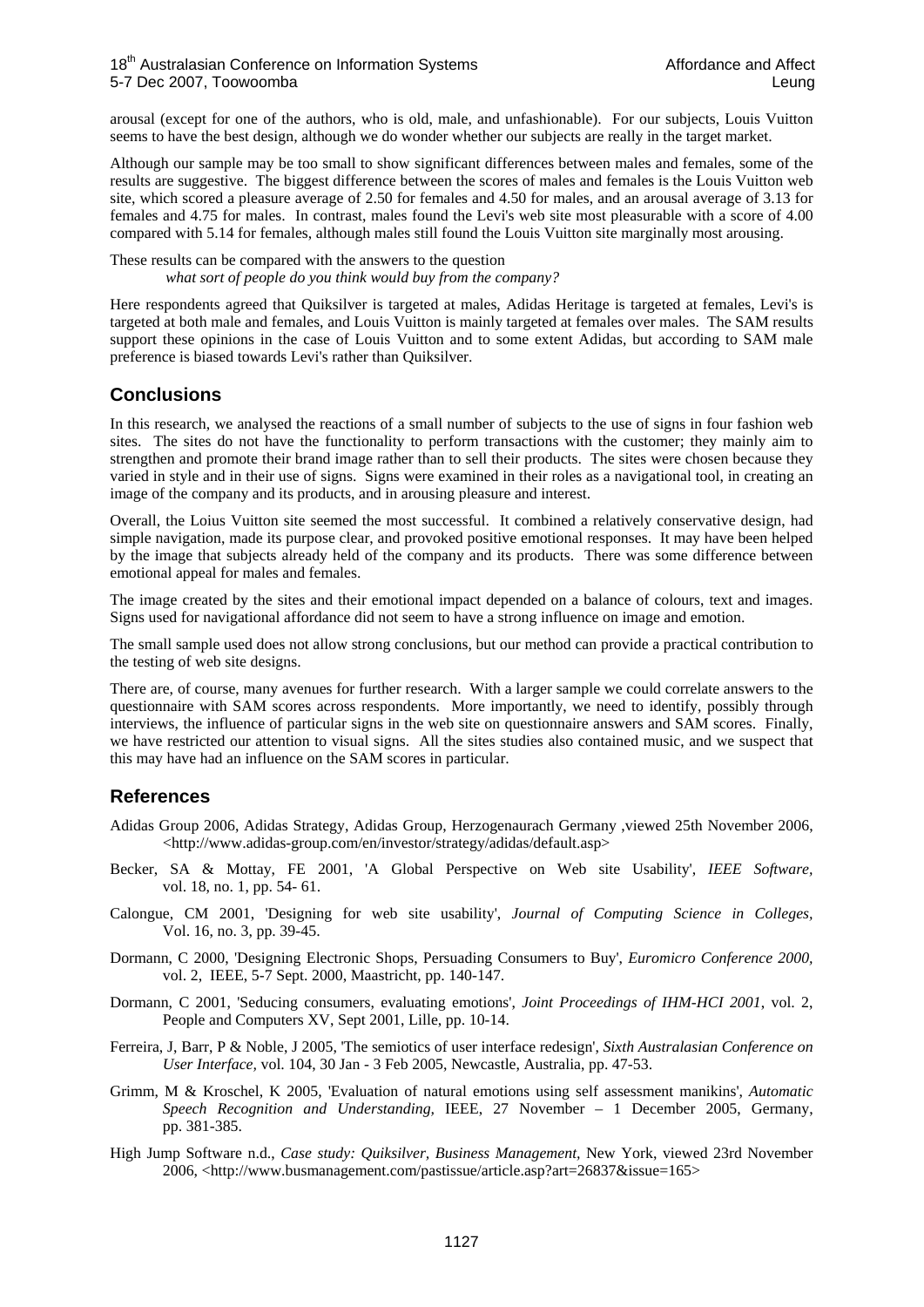- Kent, ML 1998, 'Does Your Web Site Attract or Repel Customers? Three Tests of Web Site Effectiveness', *Public Relations Quarterly,* vol. 43, no. 26, pp. 31-33.
- Khaslavsky, J & Shedroff, N 1999, 'Understanding the Seductive Experience', *Communications of the ACM,* vol. 42, no. 5, pp. 45-49.
- Kress, G & van Leeuwen, T 1996, *Reading Images: The Grammar of Visual Design,* Routledge, London, pp. 181-229.
- Leung, E 2006 *Semiotics of the Web* unpublished Honours thesis, University of Technology, Sydney, Australia.
- Levi Strauss & Co. 2006, *Values and vision, Levi Strauss & Co.,* San Francisco, viewed 25th November 2006, <http://www.levistrauss.com/Company/ValuesAndVision.aspx>
- Louis Vuitton 2007, 'About Louis Vuitton' viewed 25th June 2007, via <http://www.louisvuitton.com/hr/en/recruit/index.htm>
- Morris, JD 1995, 'SAM: The Self-Assessment Manikin: An Efficient Cross-Cultural Measurement of Emotional Response' *Journal of Advertising Research* November/December
- Nielsen, J 2007, *useit.com: Jakob Nielsen's Website* viewed 25th June 2007 <http://useit.com>
- Norman, DA 1988, *The Psychology of Everyday Things*, Basic Books, New York.
- Oehler, K 1987, 'An Outline of Peirce's Semiotics' in Krampen, M et al (eds) *Classics of Semiotics* Plenum Press, New York
- Singh, SN & Dalal NP 1999, 'Web Home Pages as Advertisements', *Communications of the ACM,* vol. 42, no. 8, pp. 91-98.
- Spool, JM et al 1999, *Web Site Usability,* Morgan Kaufman, San Francisco.
- Stecyk, C. R. n.d., *Company History, Quiksilver Edition,* Huntington Beach, viewed 25th November 2006, <http://www.quiksilveredition.com/?pageID=70>
- Sutcliffe, A 2002, 'Assessing the Reliability of Heuristic Evaluation for Website Attractiveness and Usability', *Proceedings of the 35th Annual Hawaii International Conference,* System Science, 7-10 January 2002, Hawaii, pp. 1838-1847.
- Udo, GJ & Marquis, GP 2000, 'Effective Commercial Web Site Design: An Empirical Study', *Engineering Management Society Conference*, IEEE Educational Activities Department, 13-15 August 2000, Albuquerque NM, pp. 313-318.
- Underwood, J (2001) *Meaning in IS Development*, unpublished PhD Thesis, University of Wollongong, Wollongong, Australia.
- Wikipedia 2006a, *Adidas*, Wikipedia Foundation, viewed at 26th November 2006 <http://en.wikipedia.org/wiki/Adidas>
- Wikipedia 2006b, *Levi's*, Wikipedia Foundation, viewed at 26th November 2006 <http://en.wikipedia.org/wiki/Levi%27s>
- Wikipedia 2006c, *Louis Vuitton*, Wikipedia Foundation, viewed at 26th November 2006 <http://en.wikipedia.org/wiki/Louis\_vuitton>
- Wikipedia 2006d, *Quiksilver*, Wikipedia Foundation, viewed at 26th November 2006 <http://en.wikipedia.org/wiki/Quiksilver>

#### **Appendix 1 - Quicksilver**

Quiksilver is an Australian company and is one of the largest manufacture of 'surfwear and broadsports related equipment' in the world (Wikipedia 2006d). It was founded in 1969 where the main focus was on the selling of surf wear. Over the years, it also branched out to sell not only surfing related products but also snowboarding and skateboarding products (Wikipedia 2006d). The company sells apparel, footwear and accessories, which are targeted mainly at the teens and young adults markets (Stecyk n.d. & High Jump Software n.d.). They also sponsor many surfers, snowboarders and skateboarders around the world (Wikipedia 2006d)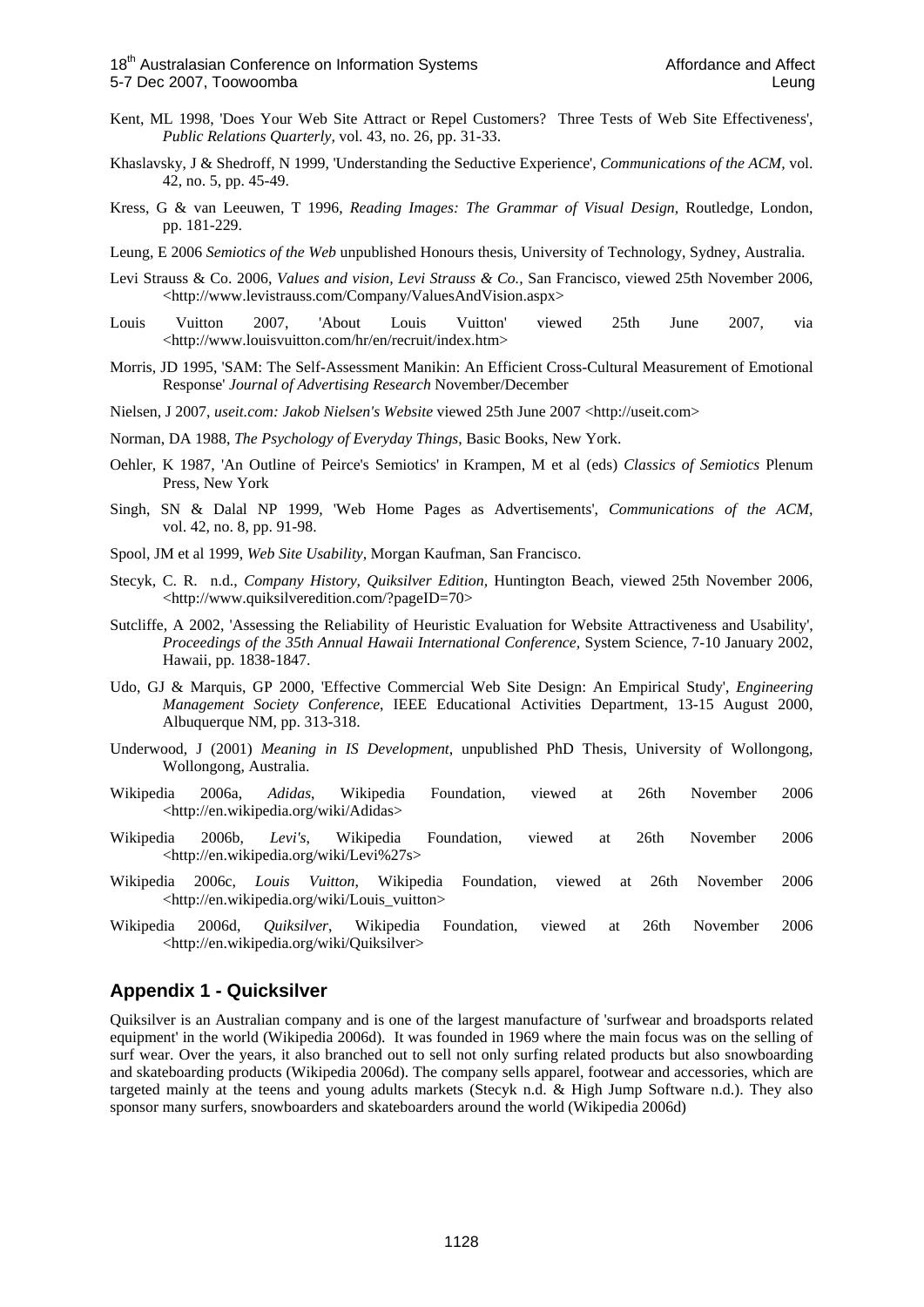

Figure 4: Home page of Quiksilver (assessed 23<sup>rd</sup> November 2006)

# **Appendix 2 - Adidas**

Adidas is a German sport apparel manufacturer and is the second largest footwear manufacturer worldwide (Wikipedia 2006a). Adidas's mission is to be 'the leading sports brand in the world' (Adidas Group 2006) and provides three main clothing lines that are targeted at different groups of consumers: 'Sports Performance' is targeted at athletes who requires products that can meet high performance levels; 'Sports Heritage' is designed for trendsetters interested at street or authentic style products; and 'Sports Style' is aimed at consumers who desire stylish and fashion-oriented sportswear products. This research only focuses on the product line of Sport Heritage.



Figure 5: Home page of Adidas Heritage (assessed 23<sup>rd</sup> November 2006)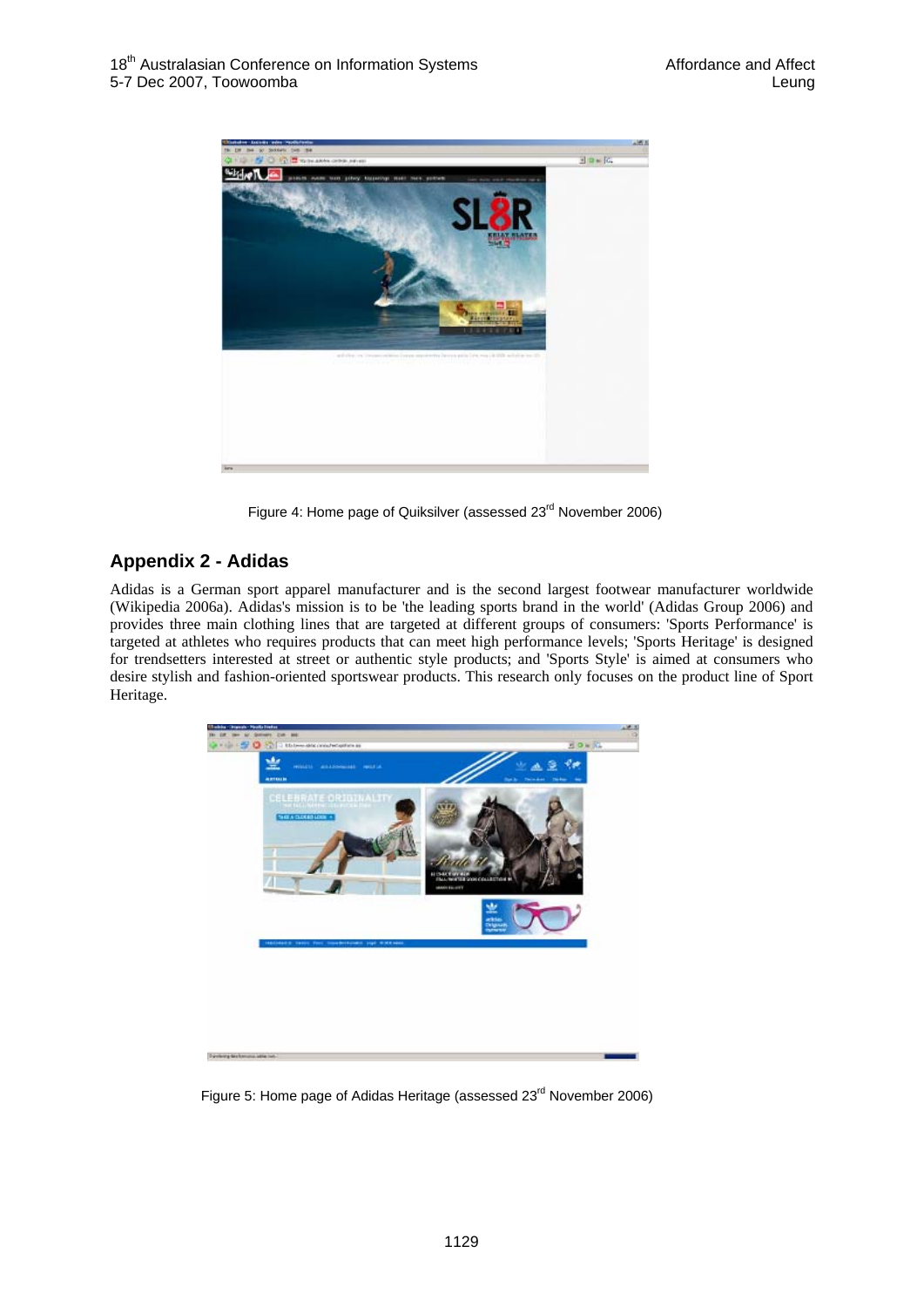# **Appendix 3 - Levi's**

Levi's is a brand that is famous worldwide as a producer of denim jeans. The company was founded in 1870s and started producing modern jeans from the 1920s (Wikipedia 2006c). Levi's aims to bring their products to 'consumers of all ages and lifestyles around the world' and provides a range of different styles of clothing and denim jeans for both men and women (Levi Strauss & Co 2006).



Figure 6: Home page of Levi's Black (assessed 23rd November 2006)

## **Appendix 4 - Louis Vuitton**

Louis Vuitton is a French company that focus on luxury fashion products and leather goods. The first store was opened in 1854, which was named after its founder, Louis Vuitton, who designed and manufactured leather luggages (Wikipedia 2006c). The company is highly regarded in the fashion world and many celebrities are fans of the brand (Wikipedia 2006c). Nowadays, Louis Vuitton provides a range of different fashion products, which include leather goods, shoes, timepieces, clothing and eyewear, where they emphasize their high quality craftsmanship of these products (Louis Vuitton 2006).



Figure 7: Home page Louis Vuitton (assessed 23<sup>rd</sup> November 2006)